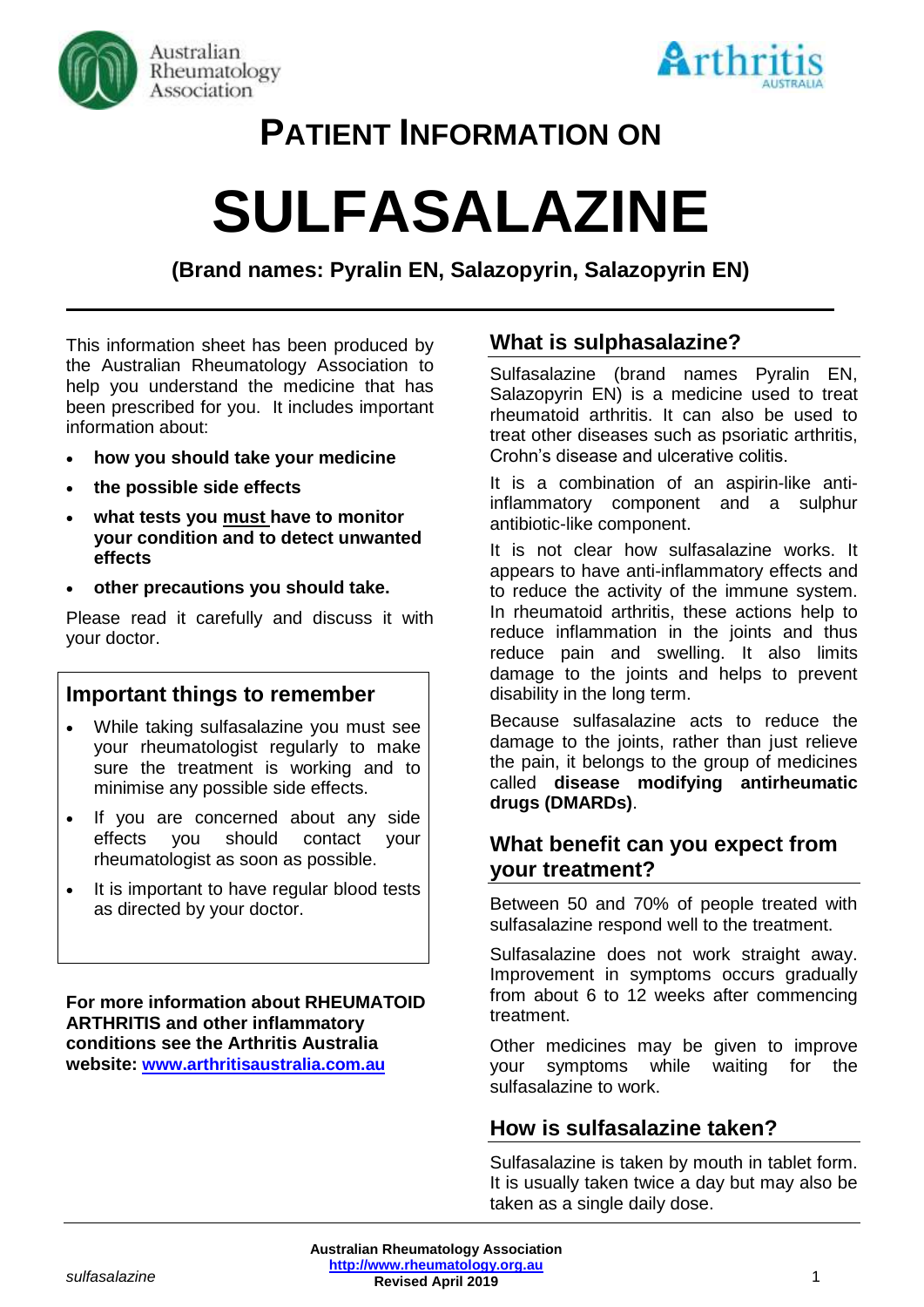There are two types of tablet available - plain and enteric coated. The enteric coated tablet (Pyralin EN and Salazopyrin EN) is usually prescribed as it may have fewer side effects.

The enteric coated tablets should be taken with or after meals with a glass of water. They should not be broken, crushed or chewed.

Treatment is started slowly, with one tablet (500mg) or two tablets a day. The dose is increased each week. The usual maintenance dose is two tablets twice a day. Occasionally more than four tablets daily may be used.

Sulfasalazine may be used with other arthritis medicines including:

- other DMARDs such as methotrexate
- corticosteroid medicines such as prednisolone or cortisone injections into the joint
- anti-inflammatory medicines (NSAIDs) such as naproxen (Naprosyn) or ibuprofen (Brufen/Nurofen)
- simple pain medicines such as paracetamol.

#### *How long is treatment continued?*

Treatment with sulfasalazine may be continued indefinitely as long as it is effective and no serious side effects occur.

If you stop sulfasalazine treatment for more than a few weeks there is a risk that your condition may worsen. Continue with your treatment unless advised by your doctor or unless side effects develop.

# **Are there any side effects?**

You might experience side effects with your treatment. Tell your doctor if you are concerned about possible side effects.

A reduction in dose may minimise side effects so that you can continue to take this treatment. Your doctor will advise on any dose changes that are necessary.

#### *Most common possible side effects*

• The most common side effects are *loss of appetite* and *nausea* (feeling sick). These occur early in the treatment and affect up to a third of people. These can be minimised by starting with a low dose and gradually increasing it.

- *Reflux, diarrhoea* and *abdominal pain* are also quite common.
- Sulfasalazine usually causes your urine and perspiration to take on an *orange colour*. This will wash out of most clothing, but will stain some nylon fabrics. Contact lenses, particularly extended wear soft lenses, may be permanently stained. These are normal changes and do not mean you are having a reaction to the medicine.
- About 10% of people taking sulfasalazine may develop a *headache* or *slight dizziness*. Reducing the dose may reduce these effects.
- All 'sulphur' containing medicines can cause *skin rashes*, which may be itchy, as well as *mouth ulcers*. This can occur in about 10% of people. It usually resolves quite quickly once the medicine is stopped. If you have had problems in the past with medicines containing sulphur e.g. Bactrim or Septrim, or you think you may have had problems, let your doctor know.
- 'Sulphur' drugs can also cause a *temperature*, which is referred to as a 'drug fever'.

### *Less common or rare side effects*

- *Ringing in the ears, difficulty with thinking*, *personality changes* and *depression* are occasional side effects.
- In males, a *lowered sperm count* can occur which may result in temporary infertility. This is reversible on stopping sulphasalazine.
- Some people may notice an increased *sensitivity to the sun*. It is a good idea to apply sunscreen and to wear a hat when in the sun.
- *Blood counts*: Sulfasalazine can cause a drop in the number of white blood cells, which are needed to fight infection. Regular blood tests aim to pick this problem up early. If you develop a sore mouth, mouth ulcers, infection or fever tell your doctor straight away.

People with an inherited blood disorder called G6PD deficiency have a significant risk of blood count problems when taking sulfasalazine. This disorder is most common in people originating from Africa (including African-Americans), the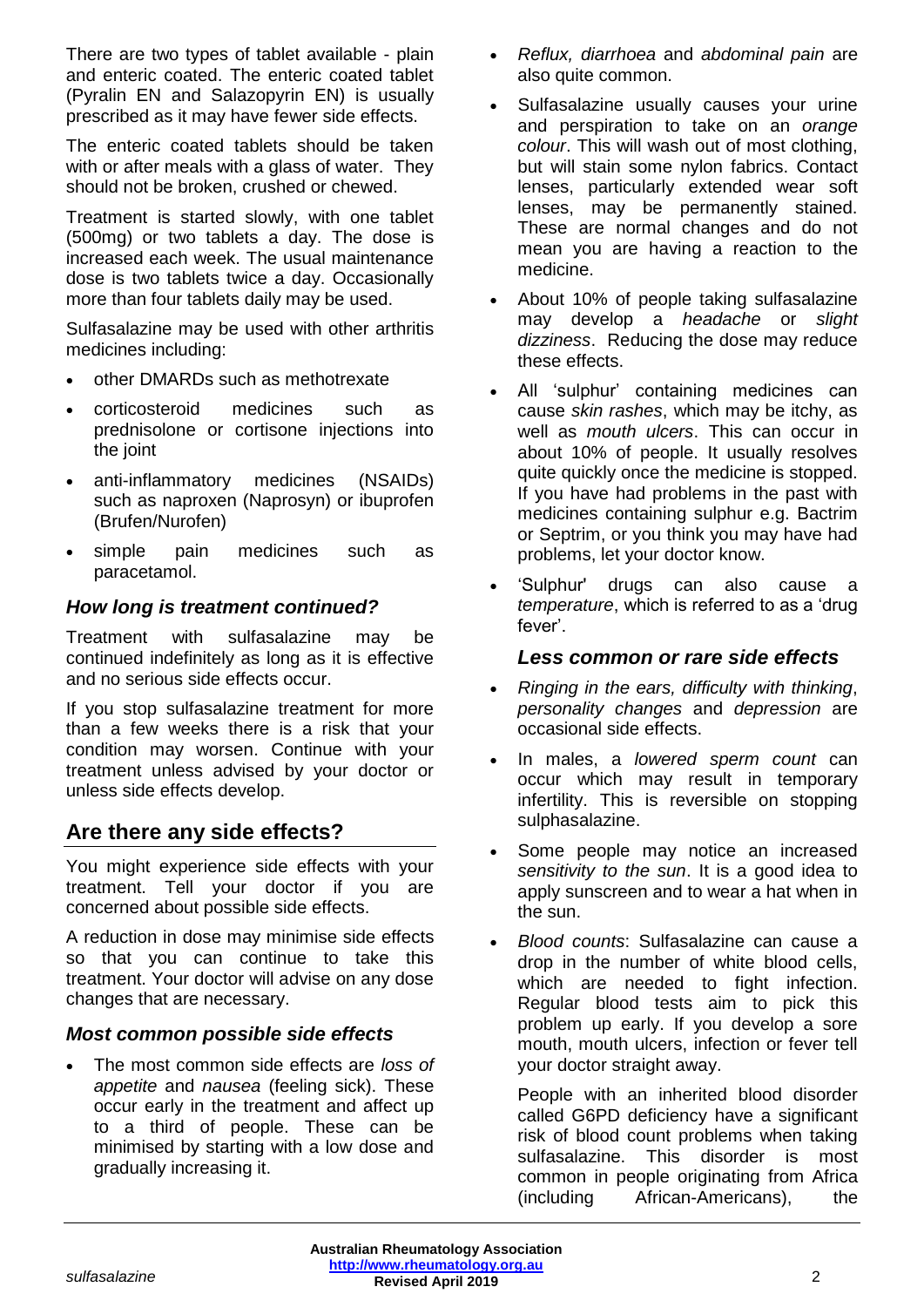Mediterranean region and South-East Asia.

- *Liver inflammation*: Hepatitis (liver inflammation) may also occur. This is usually mild and does not cause symptoms, so regular blood tests are important. The problem resolves if the treatment is stopped.
- *Other rare effects include* reversible lung inflammation and pins and needles in the hands and feet.

# **What precautions are necessary?**

#### *Blood tests*

- Since sulfasalazine may affect the blood cells and liver, you **must** have regular blood tests during your treatment. This is important, as you may not get symptoms with these problems.
- Blood tests shoulde be done first two weeks after commencing this medicine then every month.
- Blood tests are particularly important during the first few months of treatment and when sulfasalazine is taken with methotrexate and/or leflunomide.
- As well as monitoring for side effects, blood tests help to monitor your condition to determine if the treatment is effective.
- The blood count and liver function tests are required every 2 to 3 weeks for the first 3 months then 3 to 6 monthly after that.
- Your general practitioner (GP) will be informed about the monitoring schedule. It is important to see your GP if you have been asked to do so as they have an important role to play in monitoring your condition.

#### *Precautions with other diseases or conditions*

- You should not take sulfasalazine if you have sensitivity to aspirin compounds or sulphur containing medicines such as sulphur antibiotics (e.g. Bactrim or Septrim).
- If you have blood, kidney or liver disorders your doctor will discuss your medical history to decide whether this treatment is suitable for you.

#### *Use with other medicines*

- Sulfasalazine can interact with other medicines. You should tell your doctor (including your general practitioner, rheumatologist and others) about all medicines you are taking or plan to take. This includes over the counter or herbal/naturopathic medicines. You should also mention your treatment to other health professionals.
- Sulfasalazine may interfere with warfarin (Coumadin, Marevan) a blood thinning medicine. Dose adjustments may be needed if these two medicines are taken together.
- Sulfasalazine may interfere with digoxin, so dose adjustments may be needed if these two medicines are taken together.
- Antacids can slow the absorption of sulfasalazine. Do not take antacids within 2 hours of taking sulfasalazine.
- Sulfasalazine is often used with other DMARDs to treat rheumatoid arthritis. Combination therapy is now standard practice. There are usually no more side effects than with a single DMARD.
- Sulfasalazine can increase the risk for liver injury if given with isoniazid, a medicine used for tuberculosis.
- Most vaccines can be given safely with sulfasalazine. Talk with your rheumatologist before receiving any vaccines.

#### *Use with alcohol*

- Because sulfasalazine can affect your liver, you should avoid heavy alcohol use while taking it.
	- It is not known precisely what level of drinking is safe when on sulfasalazine.

However there is general agreement that 1 to 2 standard drinks taken once or twice a week is unlikely to cause a problem.

• Drinking more than 4 standard drinks on one occasion, even if infrequently, is strongly discouraged.

#### *Use in pregnancy and breastfeeding*

• Sulfasalazine has been used safely in pregnancy and breastfeeding. Should you wish to become pregnant or you intend to